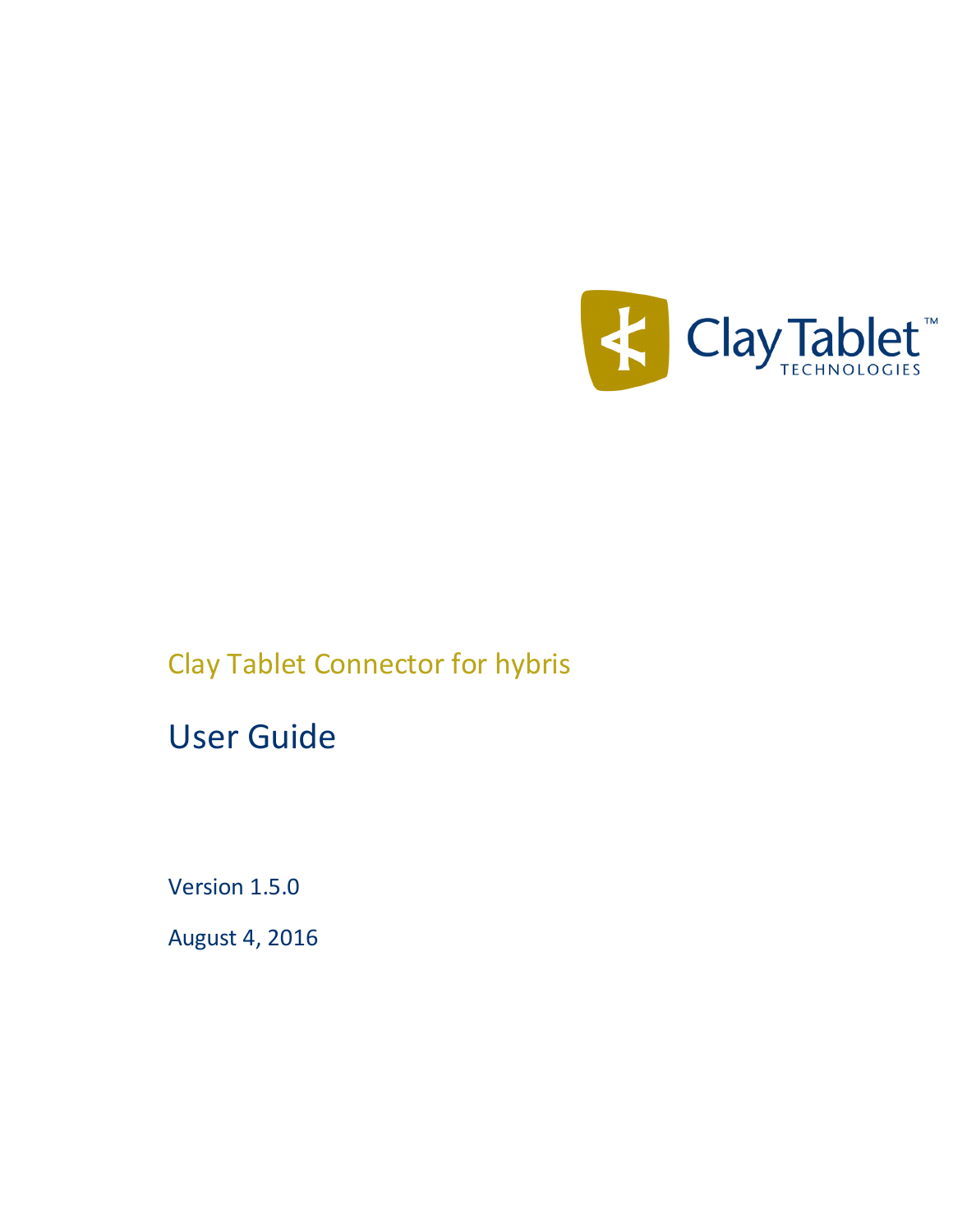## **Copyright**

Copyright © 2005-2016 Clay Tablet Technologies Inc. All rights reserved.

All rights reserved. This document and its content are protected by Canadian copyright and intellectual property law, and are the exclusive property of Clay Tablet Technologies Inc. ("Clay Tablet").

This document and its content may not be copied, published, distributed, downloaded or otherwise stored in a retrieval system, transmitted or converted, in any form or by any means, electronic or otherwise, without the prior written permission of Clay Tablet. Information in this document is subject to change without notice and does not represent a commitment on the part of Clay Tablet.

Although the information in this document has been carefully reviewed, Clay Tablet does not warrant it to be free of errors or omissions. Clay Tablet reserves the right to make corrections, updates, revisions, or changes to the information in this document.

Clay Tablet Technologies is a registered trademark. All other brand and product names used in this document are the property of their respective owners. Clay Tablet disclaims any responsibility for specifying which marks are owned by which companies or organizations.

The contents of this document are the property of Clay Tablet Technologies.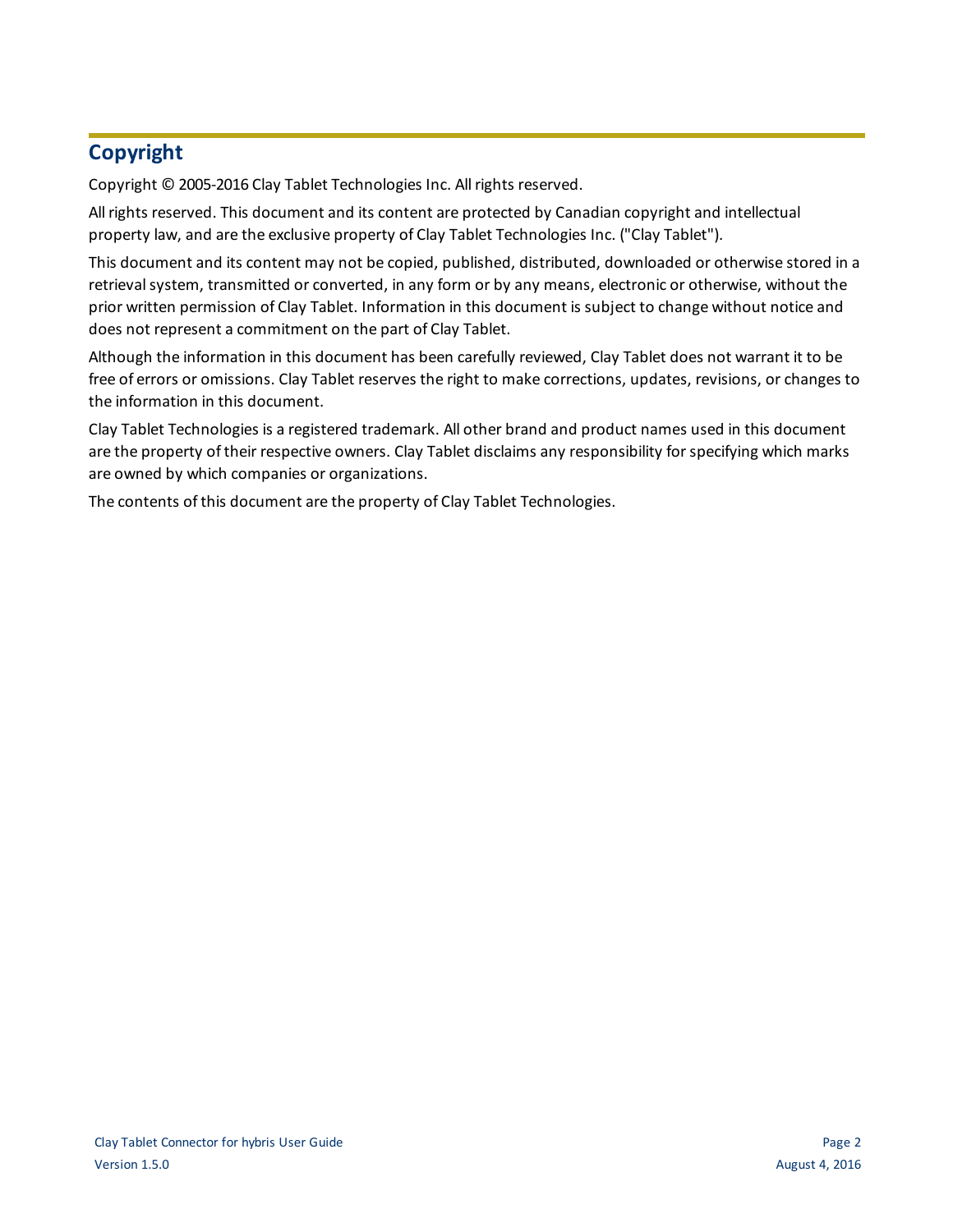## **Contents**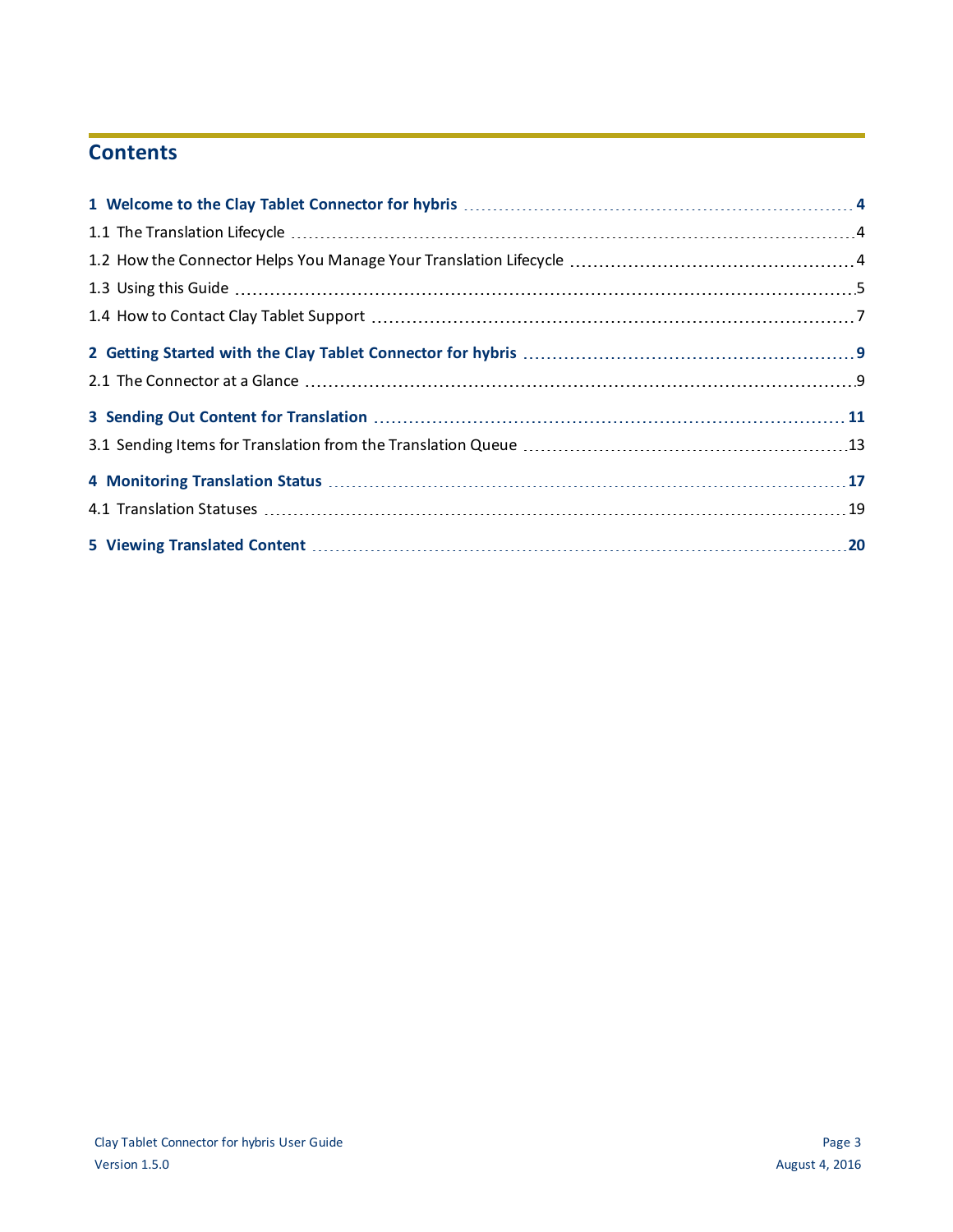## <span id="page-3-0"></span>**1 Welcome to the Clay Tablet Connector for hybris**

Welcome to the Clay Tablet Connector for hybris ("Connector"). The Connector enables you to automate sending and retrieving localized attributes in hybris business objects, which dramatically reduces the effort required to create, maintain, and publish these items in multiple languages.

## <span id="page-3-1"></span>**1.1 The Translation Lifecycle**

The *translation lifecycle* is the broad process ofselecting content, sending it out for translation, and then receiving the translated content back from translation.

This set of steps usually fits inside a larger, more general process called the *content lifecycle*, which is the process of creating, reviewing, editing, approving, and publishing content.

When you consider the translation lifecycle and the content lifecycle together, you have the *global content value chain*, which is the strategy for managing multilingual content.

Remember that localizing content is a subset of steps in the broader content lifecycle. This will improve your focus on key localization considerations, improve processes, and keep all content stakeholders included. Together, this results in better content management.

## <span id="page-3-2"></span>**1.2 How the Connector Helps You Manage Your Translation Lifecycle**

The Clay Tablet Connector for hybris ("Connector") is a plug-in module for hybris. It provides a range of features and user interface enhancements in hybris that enable you to select, send, monitor, and retrieve content for translation into any language hybris supports.

These features automate the process, which dramatically reduces the effort and time required to export and reimport content that needs to be localized. This is very helpful when translating large volumes of content or ensuring that translated content is quickly re-imported to meet deadlines.

When you use the Connector, you manage your translation lifecycle entirely from within hybris:

- 1. The Connector exports your content from hybris in XML format and delivers these content files to the central, hosted Clay Tablet Platform.
- 2. The Clay Tablet Platform delivers your content to your translation providers, based on routing rules that your company chooses and Clay Tablet Technologies implements.
- 3. When the translated content is ready, the Clay Tablet Platform retrieves it from your translators and delivers it to the Connector.
- 4. The Connector automatically re-imports the content into the correct location in hybris.

You can then review, revise, reject, or publish the translated content as needed.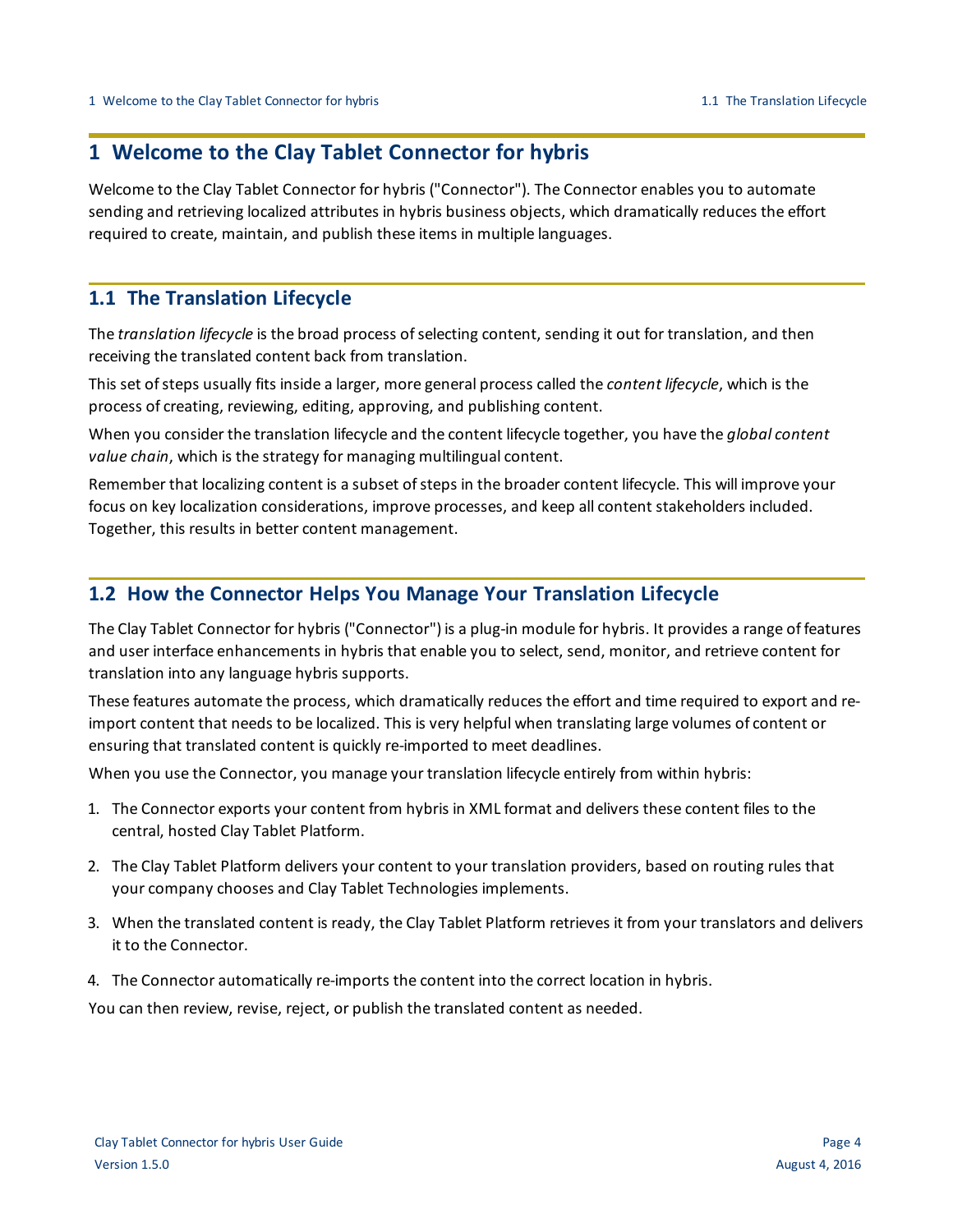**Note:** Neither the Connector nor the Clay Tablet Platform performs any translation. Similarly, Clay Tablet Technologies does not provide any translation services. Your company chooses the translation provider that performs the translation.

## <span id="page-4-0"></span>**1.3 Using this Guide**

## **Purpose of this guide**

This guide describes how to use the Clay Tablet Connector ("Connector") for hybris to manage your translation lifecycle. It describes how to send out localized strings in certain hybris business objects for translation and receive them back from translation.

## **Who should use this guide**

This guide is intended for content editors, project, marketing, localization or translation managers, or others who are responsible for creating, editing, or approving hybris business objects for translation. This guide is also useful for translation providers who receive hybris business objects from your hybris installation, because it describes your company's translation management process.

### **What your company setup should be**

This document assumes that:

- Your company already has a functioning instance of hybris.
- **The Connector has been installed, configured, and tested on your hybris instance.**
- Clay Tablet Technologies has set up the Clay Tablet Platform to send localized strings in certain hybris business objects to your translation providers.

### **What you should already know**

This document assumes that:

- **D** You are familiar with the Connector's configuration for hybris, and the reasons for choosing certain configuration options. This is important because your company's configuration determines which features are available.
- **P** You have a strong working knowledge of hybris, particularly the hybris management console.
- **D** You are familiar with your company's translation process and requirements.
- $\blacksquare$  You have valid user credentials to log into the hybris management console.
- **P** You have the required permissions to access the Connector functionality described in this guide.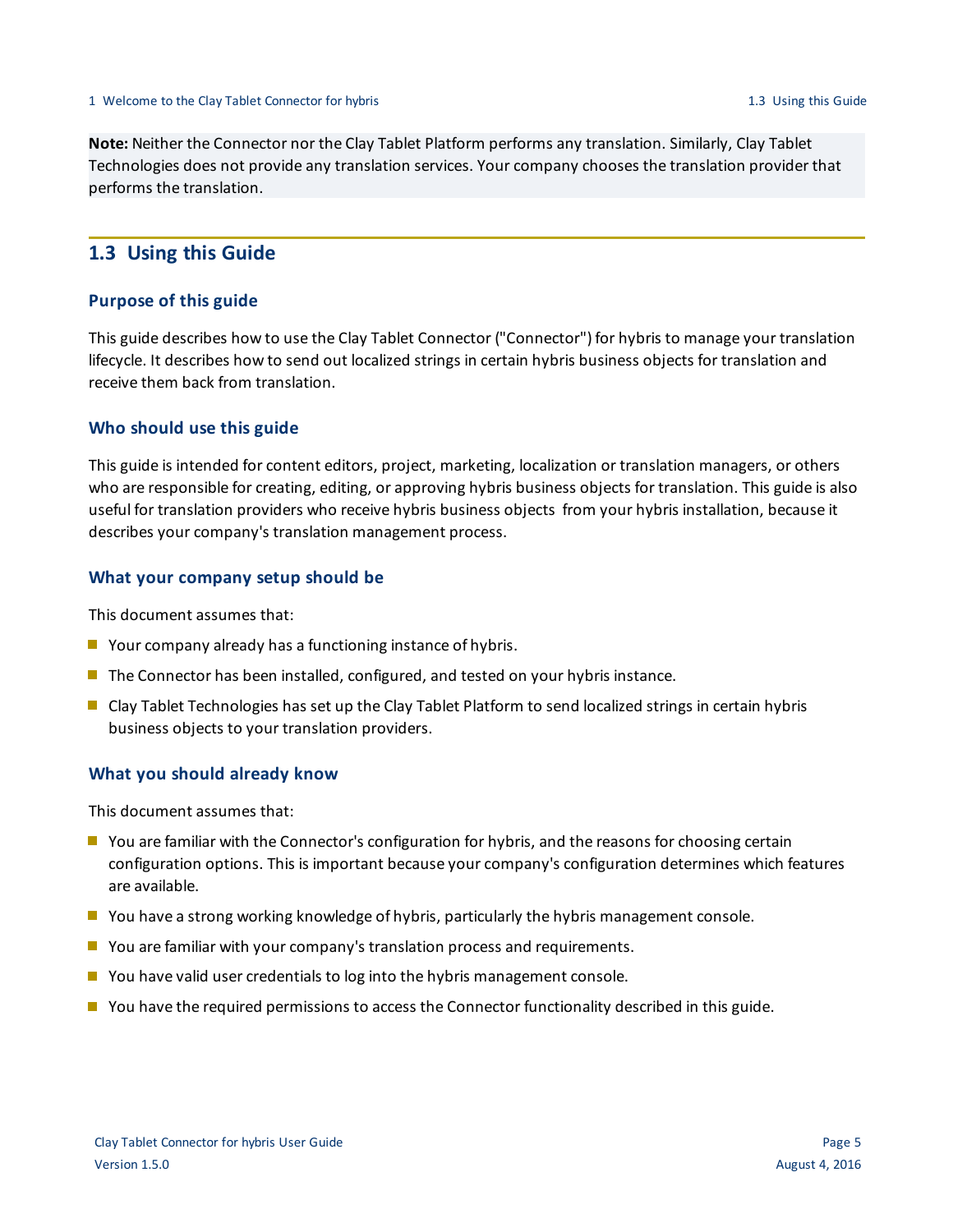**Note:** Not all the features described in this guide may be available. Feature availability depends on both your company's Connector setup and the roles to which you are assigned. If you cannot access functionality that you need, contact your company's hybris administrator.

## **How this guide is organized**

This guide contains the following chapters:

| Chapter                                                                            | <b>Description</b>                                                                                                                                                                                                       |
|------------------------------------------------------------------------------------|--------------------------------------------------------------------------------------------------------------------------------------------------------------------------------------------------------------------------|
| "Welcome to the Clay<br><b>Tablet Connector for</b><br>hybris" on page 4           | A brief description of the Clay Tablet solution for hybris and how it fits into the<br>translation lifecycle. It also includes information about this guide and Clay Tablet<br>Technologies Support contact information. |
| "Getting Started with the<br><b>Clay Tablet Connector for</b><br>hybris" on page 9 | How to get started and an overview of the Connector interface and key features.                                                                                                                                          |
| "Sending Out Content for<br>Translation" on page 11                                | How to send out content for translation.                                                                                                                                                                                 |
| "Monitoring Translation<br>Status" on page 17                                      | How to monitor the translation status of content items and translation jobs.                                                                                                                                             |
| "Viewing Translated<br>Content" on page 20                                         | How to view translated content.                                                                                                                                                                                          |

## **How to find out more about the Clay Tablet Connector for hybris**

For information on installing and configuring the Clay Tablet Connector for hybris, read the *Clay Tablet Connector for hybris Installation and Configuration Guide*.

## **Documentation conventions**

This guide uses the following conventions:

| Convention  | <b>Description</b>                                                  |
|-------------|---------------------------------------------------------------------|
| <b>Bold</b> | Highlights screen elements such as buttons, menu items, and fields. |
| Courier     | Highlights input, file names, and paths.                            |
| Italics     | Highlights terms for emphasis, variables, or document titles.       |
|             | Indicates a menu choice. For example, "Select Catalog > Products."  |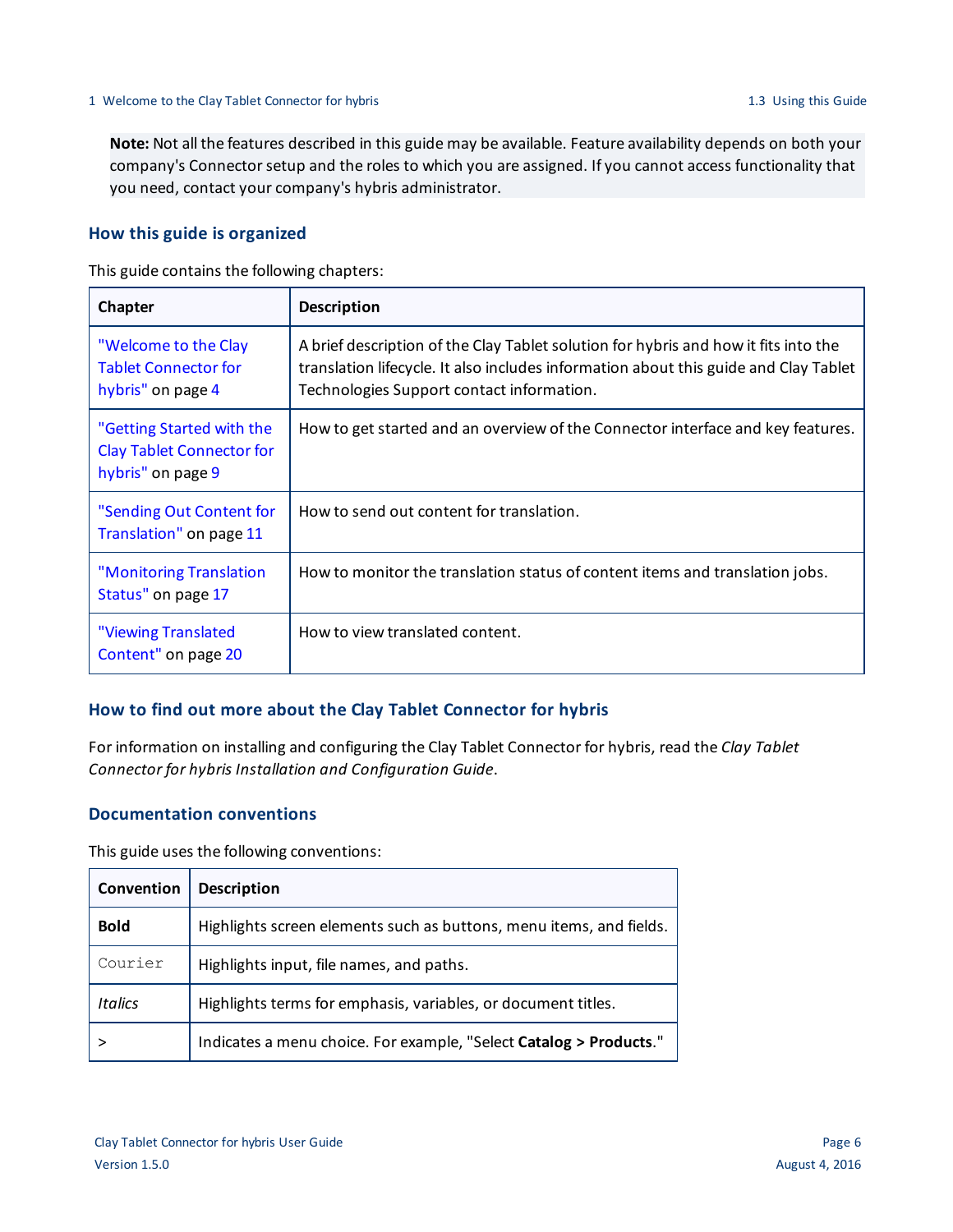## <span id="page-6-0"></span>**1.4 How to Contact Clay Tablet Support**

Email @: [support@clay-tablet.com](mailto:support@clay-tablet.com)

Telephone: +1-416-363-0888

## **How to submit a support ticket:**

1. Email [support@clay-tablet.com](mailto:support@clay-tablet.com), and cc (carbon copy) anyone to include in the ticket correspondence.

**Important:** Include the information and attachments in your email that are listed in the following subsections.

Zendesk automatically creates a ticket and responds to everyone included in the cc field.

2. Everyone in the original cc receives updates unless they request to be removed from the ticket.

Important: Check your email spam folder (especially first-time Zendesk users) as sometimes email notifications from Zendesk are marked as spam.

When the issue is resolved, Clay Tablet closes the ticket.

## **Information to include in the support ticket:**

- $\blacksquare$  client name
- CMS or content system name and version
- Connector or App version installed
- $\blacksquare$  name of job for which the issue occurs
- $\blacksquare$  date of job submission
- $\blacksquare$  detailed description of the issue
- $\blacksquare$  any error text-copy and paste, if applicable

## **Files to attach to the support ticket:**

- CMS log files for the date the issue occurred
- $\blacksquare$  Clay Tablet log files for the date the issue occurred
- $\blacksquare$  screen capture of the issue

## **How to view and update your support ticket in Zendesk:**

You must log into Zendesk to view your support tickets there.

- 1. Open the Clay Tablet Zendesk page in your browser: [https://claytablet.zendesk.com](https://claytablet.zendesk.com/).
- 2. In the top-right corner, click **Sign in**, and enter your credentials.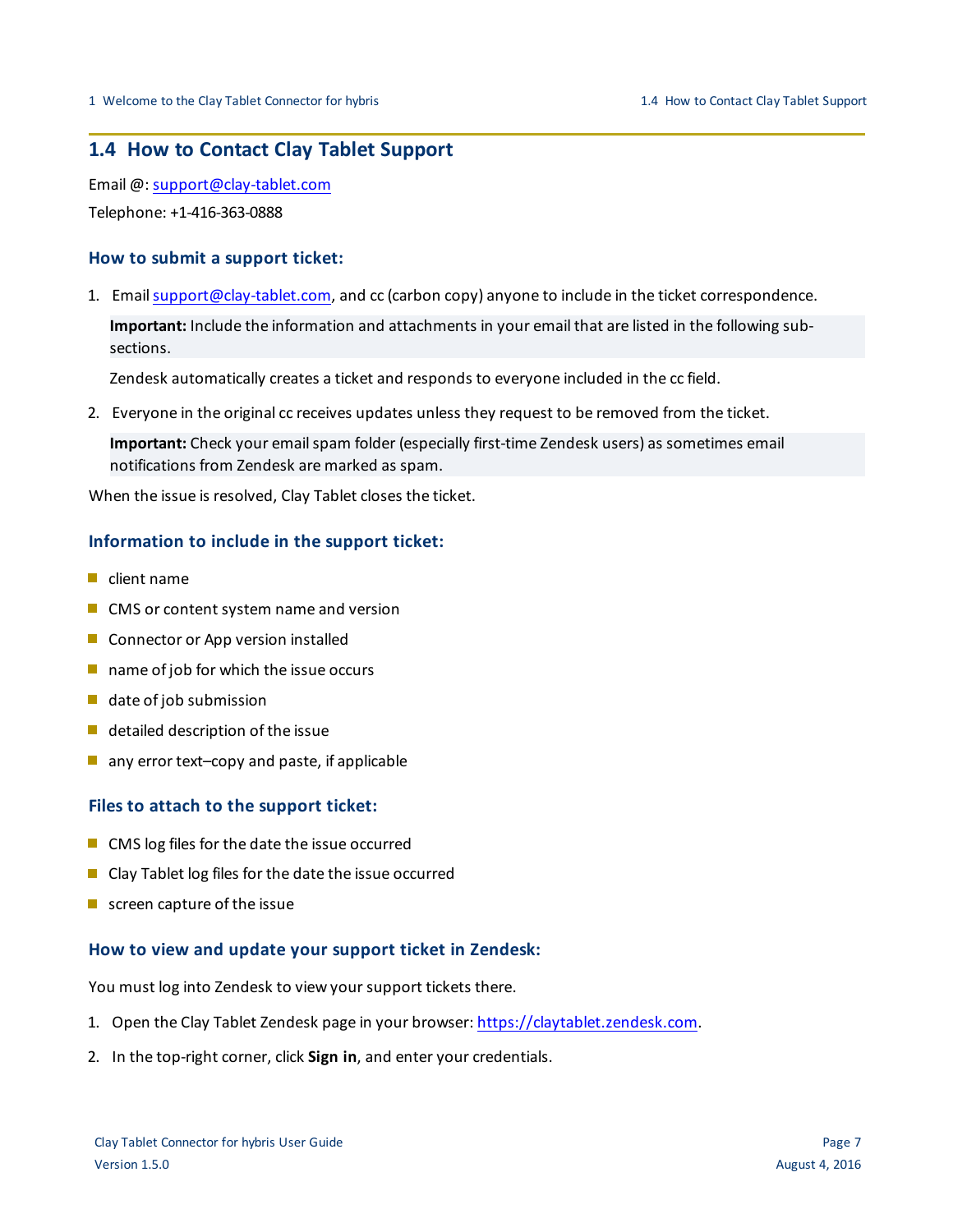#### 1 Welcome to the Clay Tablet Connector for hybris 1.4 How to Contact Clay Tablet Support

**Note:** If you do not have credentials yet, then click either **Sign up** or **Get a password**, and follow the onscreen instructions.

| Sign in to Clay Tablet Technologies                                                                                                                                                         |
|---------------------------------------------------------------------------------------------------------------------------------------------------------------------------------------------|
| Email                                                                                                                                                                                       |
| Password                                                                                                                                                                                    |
| Stay signed in                                                                                                                                                                              |
| Sign in                                                                                                                                                                                     |
| Your credentials will be sent over a secure connection                                                                                                                                      |
| Cancel                                                                                                                                                                                      |
| I am an Agent                                                                                                                                                                               |
| Forgot my password                                                                                                                                                                          |
| New to Clay Tablet Technologies? Sign up                                                                                                                                                    |
| Have you emailed us Get a password<br>If you've communicated with our support staff through email previously,<br>you're already registered. You probably don't have a password yet, though. |

3. After signing in, click **My activities** to view the tickets you opened or where you are cc'd.

4. To update tickets, you can reply or attach files.

For more information, refer to "Submitting and tracking support requests" in Zendesk's *Help Center guide for end-users*, at: [https://support.zendesk.com/hc/en-us/articles/203664386-Help-Center-guide-for-agents-and](https://support.zendesk.com/hc/en-us/articles/203664386-Help-Center-guide-for-agents-and-end-users)[end-users](https://support.zendesk.com/hc/en-us/articles/203664386-Help-Center-guide-for-agents-and-end-users).

**Important:** Zendesk refers to a *support ticket* as a *support request*. These terms are interchangeable.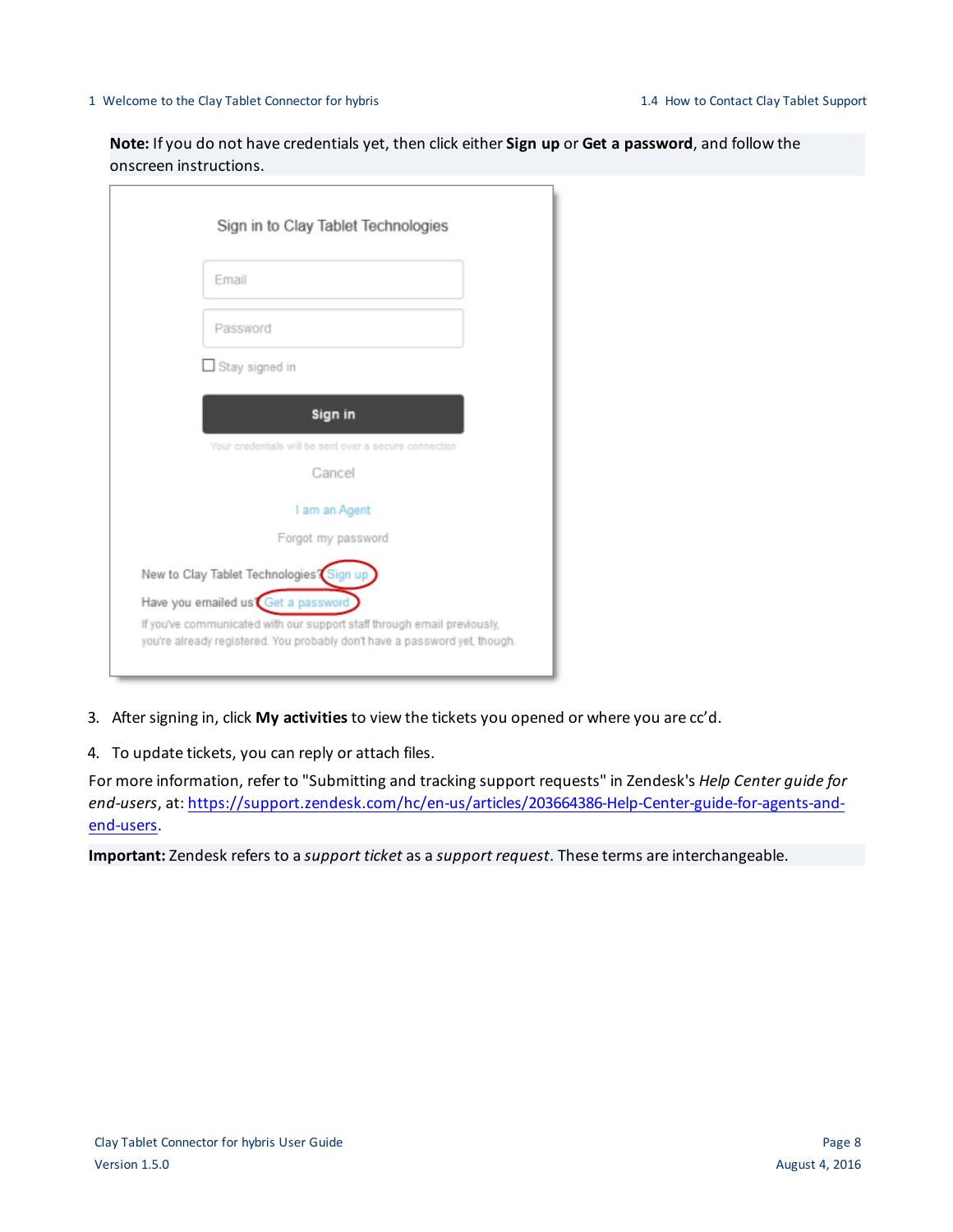## <span id="page-8-0"></span>**2 Getting Started with the Clay Tablet Connector for hybris**

The Connector supports all Web browsers that hybris supports.

**Important:** You must configure your Web browser to allow pop-up windows on the hybris Management Console (hMC) site.

To access the Connector:

Log in to the hybris Management Console (hMC).

## <span id="page-8-1"></span>**2.1 The Connector at a Glance**

The Connector has the following interfaces in hMC:

In the **Explorer Tree**, expand the **Clay Tablet Connector** folder, which is displayed near the bottom of the tree.

This folder contains the following links to the Connector interface:

- **Translation Status**
- **Translation Queue**



In the regular hMC interface, you use the context menu from hybris business objects to send out content for translation.



You view the translated content within the regular hMC interface.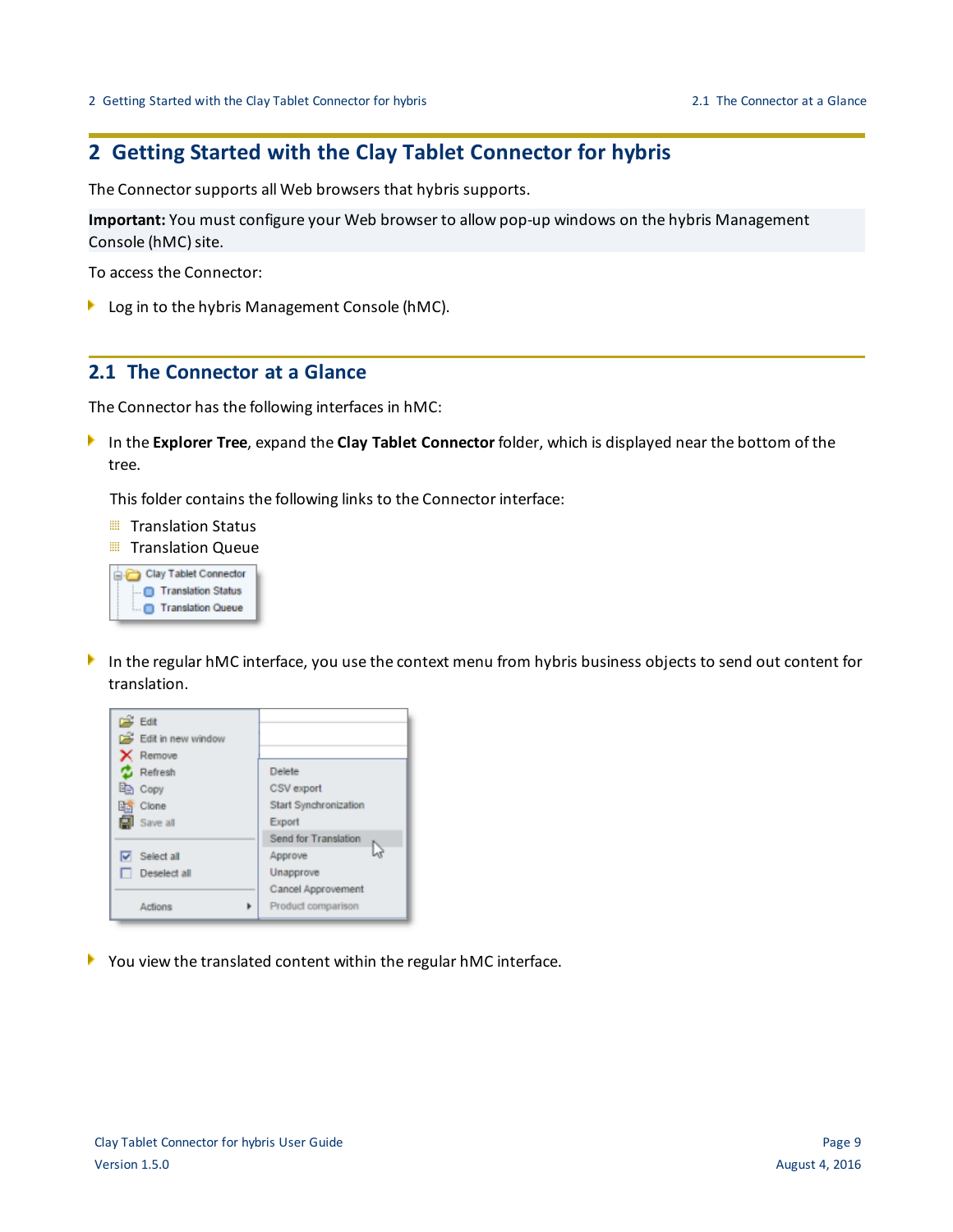#### 2 Getting Started with the Clay Tablet Connector for hybris 2.1 The Connector at a Glance

#### **Variants Attributes**  $\blacktriangledown$  Style: en beet red de es rojo de remolacha  $es_C$ fr betterave rouge it barbabietola rossa ja ビートレッド ko 사탕 무우 빨간색 pt beterraba vermelha ru свекла красная zh  $zh_T$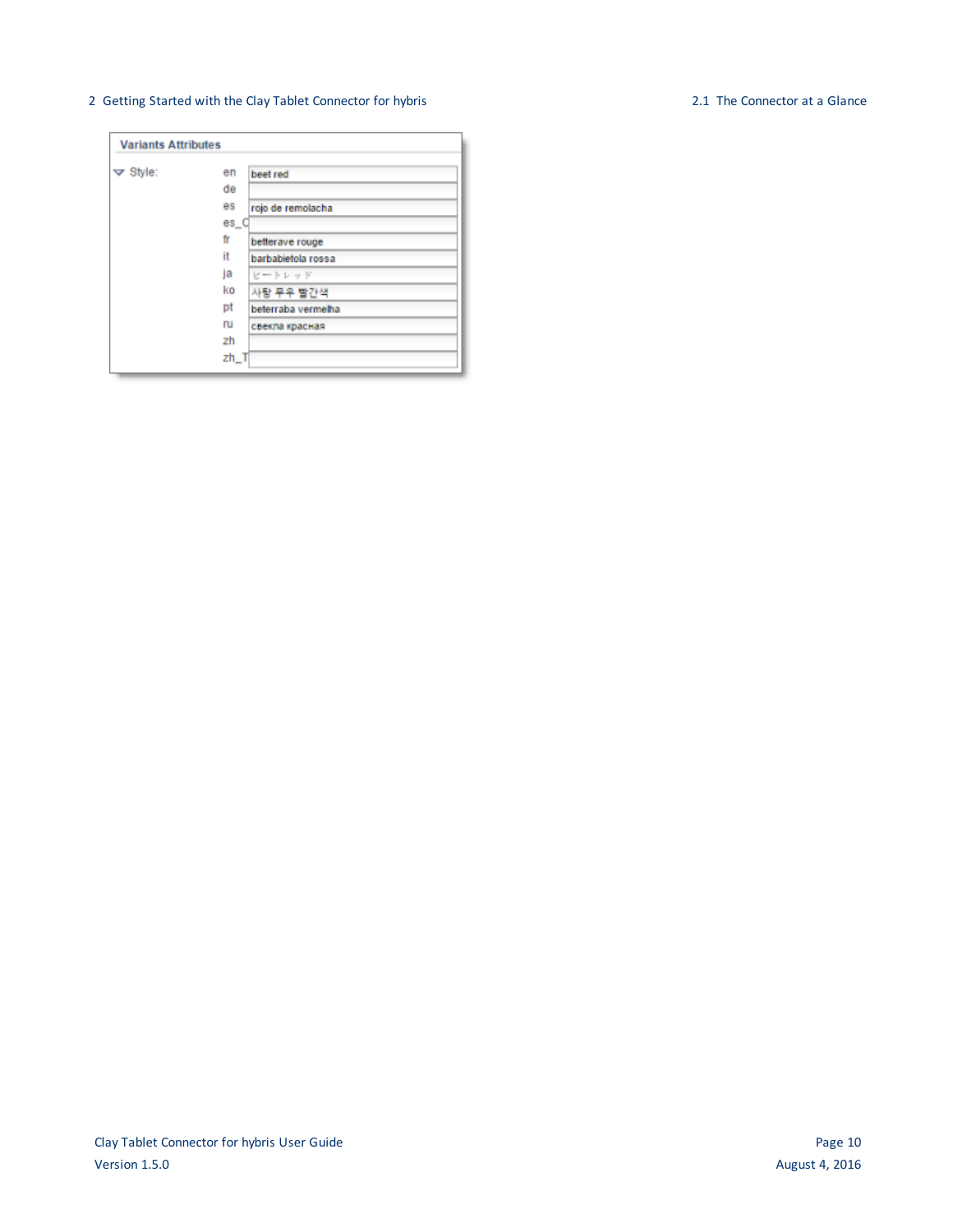## <span id="page-10-0"></span>**3 Sending Out Content for Translation**

You use the Connector to send out localized attributes of hybris business objects in hMC, including catalogs, for translation.

When the Connector sends out a hybris business object for translation, it actually sends out the configured localized attributes in that business object for translation. You can send out for translation any *configured* localized attributes of any *configured* hybris business object.

Each localized attribute of a hybris business object that is sent out for translation is a *content item*.

**Note:** Although you can view non-localized attributes and select them to send them out for translation, the Connector does not actually send out non-localized attributes for translation.

**Tip:** The flags icon  $\frac{1}{2}$  indicates a localized attribute.

**Note:** You configure which hybris business objects and corresponding localized attributes you can send out for translation in the **Content Mapping** page. For detailed instructions, refer to the *Clay Tablet Connector for hybris Installation and Configuration Guide*.

## **To send out the localized attributes of hybris business objects for translation:**

- 1. In the **Explorer Tree**, expand and navigate to the type of business objects, for example, **Catalog > Products**. The **Content Area** updates, displaying the **Search**, **Results**, and **Editor**sections.
- 2. In the **Search** area, search for the specific business objects to translate. The available search attributes depend on the specific business object.

For detailed information about searching, refer to "Search Area" in the *hMC - End User Guide*, which is available here: [https://wiki.hybris.com/display/release5/hMC+-+End+User+Guide#hMC-EndUserGuide-](https://wiki.hybris.com/display/release5/hMC+-+End+User+Guide#hMC-EndUserGuide-SearchArea)[SearchArea.](https://wiki.hybris.com/display/release5/hMC+-+End+User+Guide#hMC-EndUserGuide-SearchArea)

- 3. Click **Search**.
- 4. In the **Results** area, select the business objects to translate.

**Tips:** To select a range of adjacent business objects, press the Shift key. To select multiple non-adjacent business objects, press the Ctrl key.

**Notes about catalogs:** You can select a catalog to translate. This selects all the products in the catalog. You cannot send out an empty catalog for translation.

5. Right-click and select **Actions > Send for Translation** from the context menu.

A message box confirms that you want to perform this action.

6. Click **OK**.

The **Content Submission Job Details** tab opens in a separate browser window.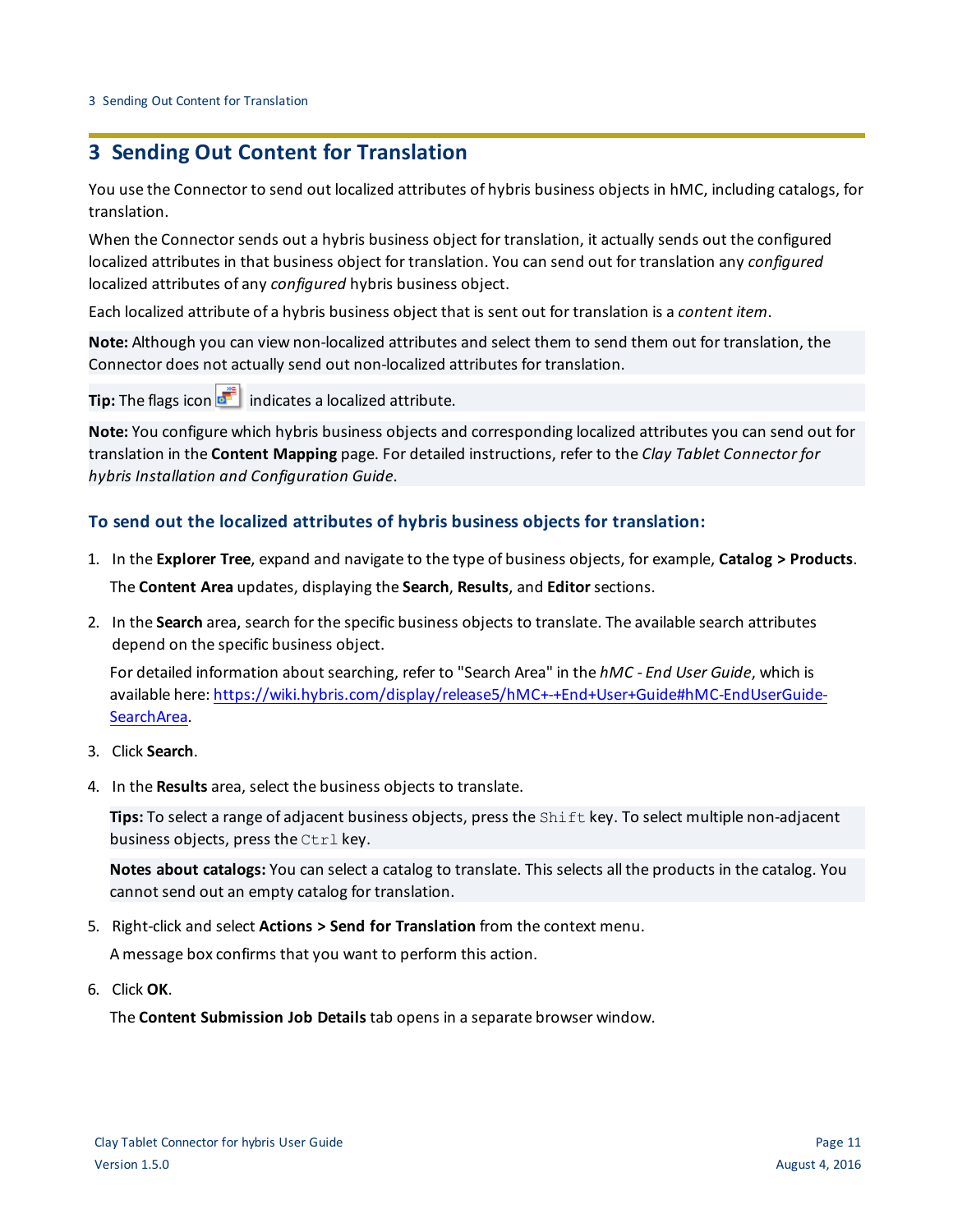### 3 Sending Out Content for Translation

| <b>Content Submission</b>       |                                                                                                                                                                                      |  |
|---------------------------------|--------------------------------------------------------------------------------------------------------------------------------------------------------------------------------------|--|
| <b>Job Details</b>              |                                                                                                                                                                                      |  |
| 1 Item(s) selected.             |                                                                                                                                                                                      |  |
| Send to Translation             |                                                                                                                                                                                      |  |
| Fields marked (*) are mandatory |                                                                                                                                                                                      |  |
| Source Language*:               | English                                                                                                                                                                              |  |
| Target Language*:               | <b>Brazilian Portuguese</b><br>Chinese<br>English<br>French<br>German<br>Italian<br>Japanese<br>Korean<br>Latin-American Spanish<br>Russian<br>Spanish<br><b>Traditional Chinese</b> |  |
| Choose LSP*:                    | My Translation Provider                                                                                                                                                              |  |
| Job Name*:                      |                                                                                                                                                                                      |  |
| PO Reference:                   |                                                                                                                                                                                      |  |
| Description:                    |                                                                                                                                                                                      |  |
| Due Date:*:                     | <b>REE</b> (MM/DD/YYYY)                                                                                                                                                              |  |
| Send to Clay Tablet<br>Cancel   |                                                                                                                                                                                      |  |

7. Enter the following information about the content items to translate:

| <b>Field</b>           | <b>Description</b>                                                                                                                                                                                                                                                                                                                                                                                                                                                                                                                                                                                                          |
|------------------------|-----------------------------------------------------------------------------------------------------------------------------------------------------------------------------------------------------------------------------------------------------------------------------------------------------------------------------------------------------------------------------------------------------------------------------------------------------------------------------------------------------------------------------------------------------------------------------------------------------------------------------|
| X items<br>selected    | Read only. Displays the number of content items you selected in the <b>Results</b> area of the<br>hMC Organizer.                                                                                                                                                                                                                                                                                                                                                                                                                                                                                                            |
| Send to<br>Translation | Select the method for sending the content items for translation. This is one of the following:<br>Send to Translation: The Connector sends the content items to the Clay Tablet<br>Platform, which sends them to the translation provider specified in the company's<br>routing rules. The Connector displays additional fields below, where you can specify<br>additional information. Default value.<br>Send to Translation Queue: The Connector sends the content items to the<br>Translation Queue, where a user must send them out for translation.<br>Note: This setting determines which fields are displayed below. |
| Source<br>Language     | Required. Select the source language to send for translation.                                                                                                                                                                                                                                                                                                                                                                                                                                                                                                                                                               |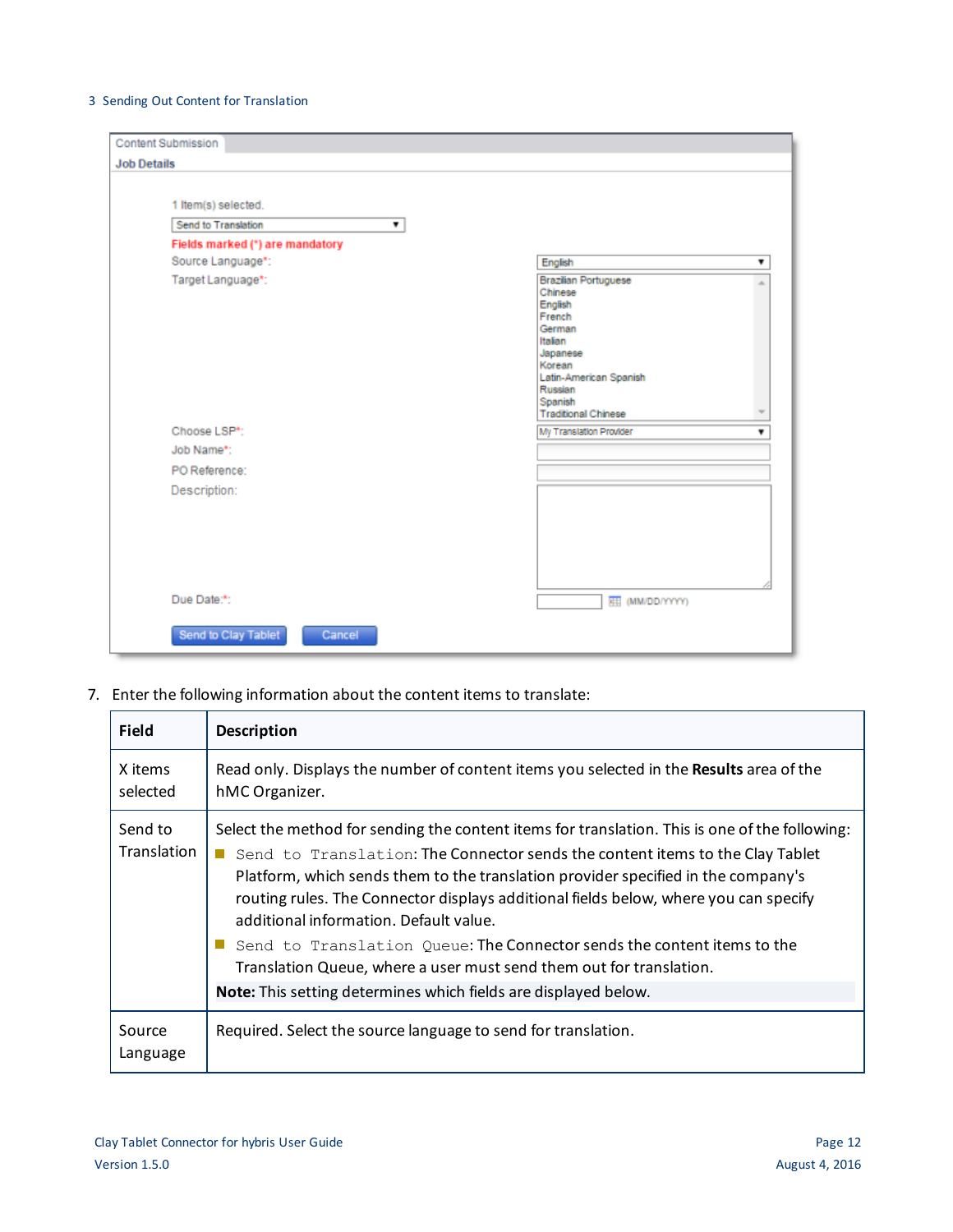| <b>Field</b>                | <b>Description</b>                                                                                                                                                                                                                                  |
|-----------------------------|-----------------------------------------------------------------------------------------------------------------------------------------------------------------------------------------------------------------------------------------------------|
| Target<br>Language          | Required. Select one or more target languages into which to translate the content.<br>Tips: To select a range of adjacent languages, press the Shift key. To select multiple non-<br>adjacent languages, press the Ctrl key.                        |
| Choose<br><b>LSP</b>        | Select the translation provider for this translation job from the list.<br>Note: This setting determines which fields are displayed below.                                                                                                          |
| <b>Job Name</b>             | Your name for this translation job. A translation job contains all the content items that the<br>Connector sends out together for translation. Required and displayed only when Send to<br>Translation is selected, above                           |
| P <sub>O</sub><br>Reference | The purchase order reference number. Displayed only when Send to Translation is<br>selected, above.                                                                                                                                                 |
| Description                 | Any special instructions or requests. Displayed only when Send to Translation is<br>selected, above.<br>Note: To display the entire field, click the expand arrow $\blacksquare$ . To collapse the entire field when                                |
|                             | it is displayed, click the collapse arrow $\blacksquare$ .                                                                                                                                                                                          |
| Due Date                    | Required. The date when the translated items are due, in the following format: MM-DD-<br>YYYY. You can also click the calendar icon <b>Fig. 20 select a date from the calendar</b> . Displayed<br>only when Send to Translation is selected, above. |

- 8. Do one of the following:
	- If you selected Send to Translation in the dropdown list at the top of the page, then click **Send to Clay Tablet** to immediately send out the content items for translation.

A message box opens, stating that the Connector started processing the specified items and job. Click **OK** to close the message box and the browser window.

If you selected Send to Translation Queue in the dropdown list at the top of the page, then click **Send to Translation Queue** to send the content items to the Translation Queue.

A message box opens, stating that the specified items were successfully sent to the Translation Queue. Click **OK** to close the message box and the browser window.

**Important:** You must open the Translation Queue to send out these items for translation. For detailed instructions, see "Sending Items for [Translation](#page-12-0) from the Translation Queue" on page 13.

## <span id="page-12-0"></span>**3.1 Sending Items for Translation from the Translation Queue**

The goal of the Translation Queue is to control translation costs and the translation process. This design assumes that the person with the authority to send content for translation from the Translation Queue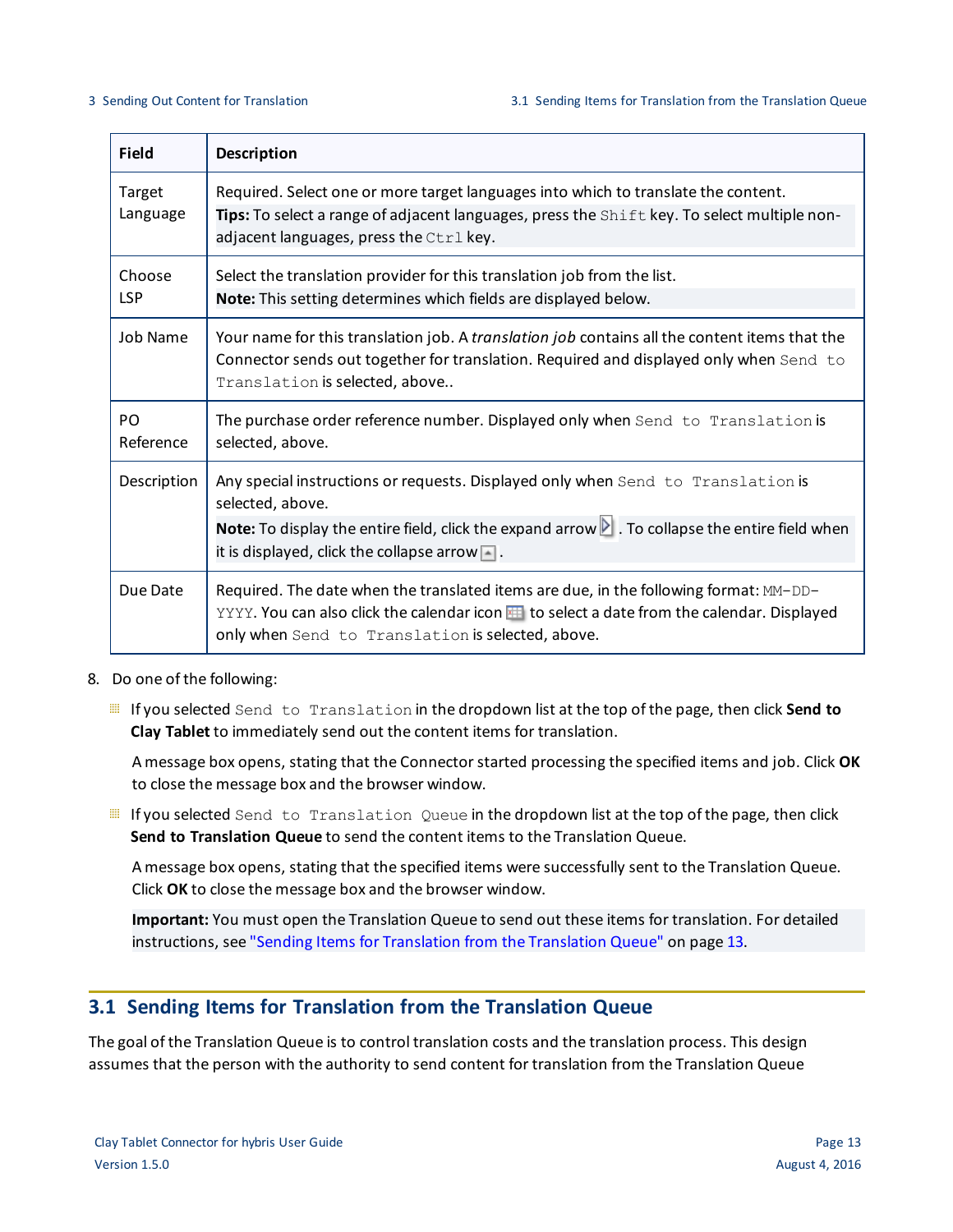manages the translation budget of the organization.

You can send out one, multiple, or all items from the Translation Queue at one time.

You originally submitted items to the Translation Queue by selecting Send to Translation Queue from the dropdown list, and then clicking the **Send to Translation Queue** button, instead ofsending the items directly out for translation. For details, see "Sending Out Content for [Translation"](#page-10-0) on page 11.

Submitting content to the Translation Queue before sending it out for translation has the following advantages:

- **P** You may not want to send out the localized attributes in each business object individually as soon as you finish reviewing it. The Translation Queue facilitates your management ofreviewed items, so that you do not forget about sending individual reviewed items for translation.
- Your translation provider may prefer receiving fewer but larger batches of items to translate, rather than items from individual business objects, as it facilitates project preparation, resource assignment, and content analysis.
- If you want to translate many items into multiple languages, but you want to translate into only one target language at a time, this is a good way to manage that process.
- **The Translation Queue manager may want to add job-specific metadata, such as a purchase order number.**

If you or your colleagues have sent items to the Translation Queue, you must access the Translation Queue to send out the items from there.

**Note:** If you do not send out items from the Translation Queue, the items remain in the queue, and the Connector does not send them out for translation.

## **To submit one or more items from the Translation Queue for translation:**

- 1. In the **Explorer Tree**, expand the **Clay Tablet Connector** folder.
- 2. Click **Translation Queue**.

By default, the **Results** area displays all the items in the queue. By default, the items are sorted alphabetically by item name. This area displays the following information about each item:

- $\equiv$  item name
- source language
- target language

The page footer displays the total number of items in the queue, and the total number of items displayed on this sub-page of the queue. If there are more than 50 items in the queue, they are displayed in multiple subpages. For detailed information about navigating among sub-pages, refer to "Result Area" in the *hMC - End User Guide*, which is available here: [https://wiki.hybris.com/display/release5/hMC+-](https://wiki.hybris.com/display/release5/hMC+-+End+User+Guide#hMC-EndUserGuide-ResultArea) [+End+User+Guide#hMC-EndUserGuide-ResultArea.](https://wiki.hybris.com/display/release5/hMC+-+End+User+Guide#hMC-EndUserGuide-ResultArea)

- 3. Optional. Click a column heading to sort by a column or to reverse the sort order of a sorted column.
- 4. Optional. In the **Search** area, you can filter the displayed items in the queue. You can search by the following criteria:
	- $\equiv$  item name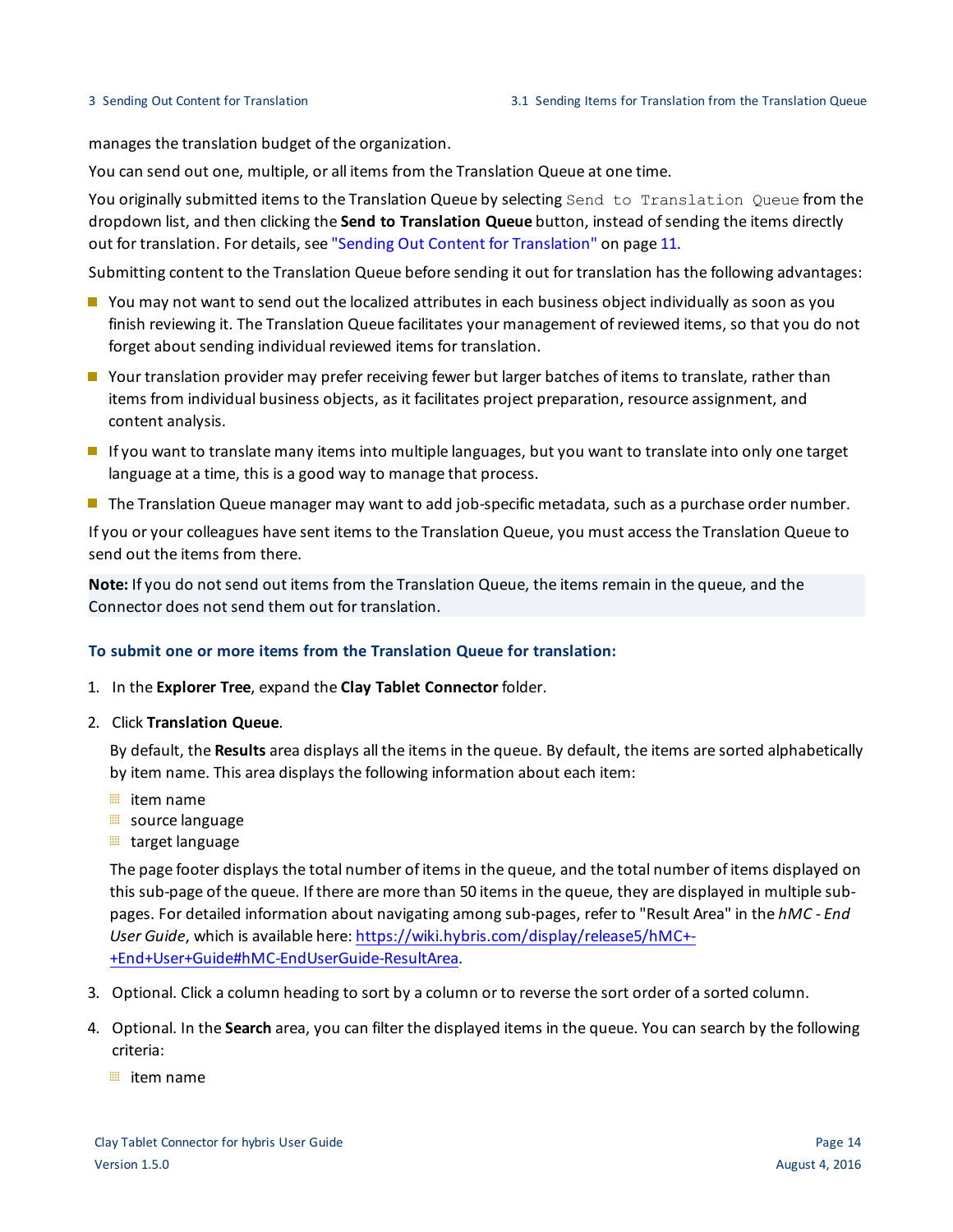- source language
- **target language**

For detailed information about searching, refer to "Search Area" in the *hMC - End User Guide*, which is available here: [https://wiki.hybris.com/display/release5/hMC+-+End+User+Guide#hMC-EndUserGuide-](https://wiki.hybris.com/display/release5/hMC+-+End+User+Guide#hMC-EndUserGuide-SearchArea)[SearchArea.](https://wiki.hybris.com/display/release5/hMC+-+End+User+Guide#hMC-EndUserGuide-SearchArea)

5. In the **Results** area, select the check boxes of the items that you want to send out for translation.

**Tips:** To select the check boxes of all items in the sub-page, right-click and select **Select All** from the context menu. To clear allselected check boxes, right-click and select **Deselect All** from the context menu.

6. Right-click and select **Send for Translation** from the context menu.

The **Content Submission Job Details** tab opens in a separate browser window.

| <b>Content Submission</b>     |                         |
|-------------------------------|-------------------------|
| <b>Job Details</b>            |                         |
| 1 Item(s) selected.           |                         |
| Choose LSP*:                  | My Translation Provider |
| Job Name*:                    |                         |
| PO Reference:                 |                         |
| Description:                  |                         |
|                               |                         |
|                               | v                       |
|                               |                         |
|                               |                         |
| Due Date:*:                   |                         |
|                               | <b>KEE (MM/DD/YYYY)</b> |
| Send to Clay Tablet<br>Cancel |                         |

7. Enter the following information about the items to translate:

| <b>Field</b>         | <b>Description</b>                                                                                                                         |
|----------------------|--------------------------------------------------------------------------------------------------------------------------------------------|
| X items<br>selected  | Read only. Displays the number of content items you selected in the Results area of the<br>hMC Organizer.                                  |
| Choose<br><b>LSP</b> | Select the translation provider for this translation job from the list.<br>Note: This setting determines which fields are displayed below. |
| Job Name             | Your name for this translation job.                                                                                                        |
| PO.<br>Reference     | The purchase order reference number for this translation job.                                                                              |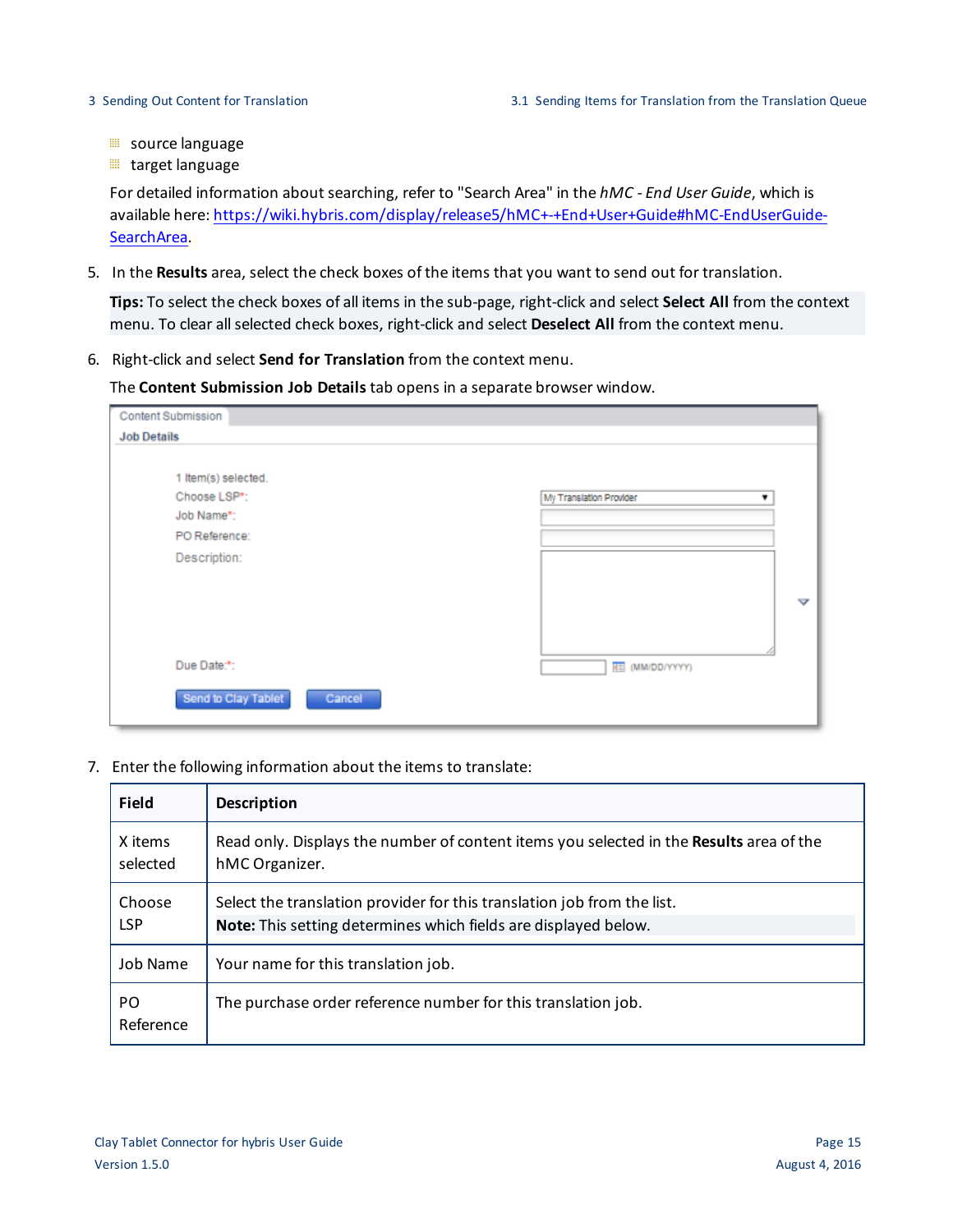| <b>Field</b> | <b>Description</b>                                                                                                                                                                                                  |
|--------------|---------------------------------------------------------------------------------------------------------------------------------------------------------------------------------------------------------------------|
| Description  | Any special instructions or requests.<br>Note: To display the entire field, click the expand arrow $\blacksquare$ . To collapse the entire field when<br>it is displayed, click the collapse arrow $\blacksquare$ . |
| Due Date     | Required. The date when the translated item is due, in the following format: MM-DD-YYYY.<br>You can also click the calendar icon <b>FD</b> to select a date from the calendar.                                      |

### 8. Click **Send to Clay Tablet**.

A message box confirms that the Connector started processing the selected items. Click **OK** to close the message box.

**Note:** To remove items from the Translation Queue, follow the above procedure. In step 6, right-click and select **Remove from Queue** from the context menu. The page refreshes. A message box confirms that the selected items were removed from the queue. Click **OK** to close the message box.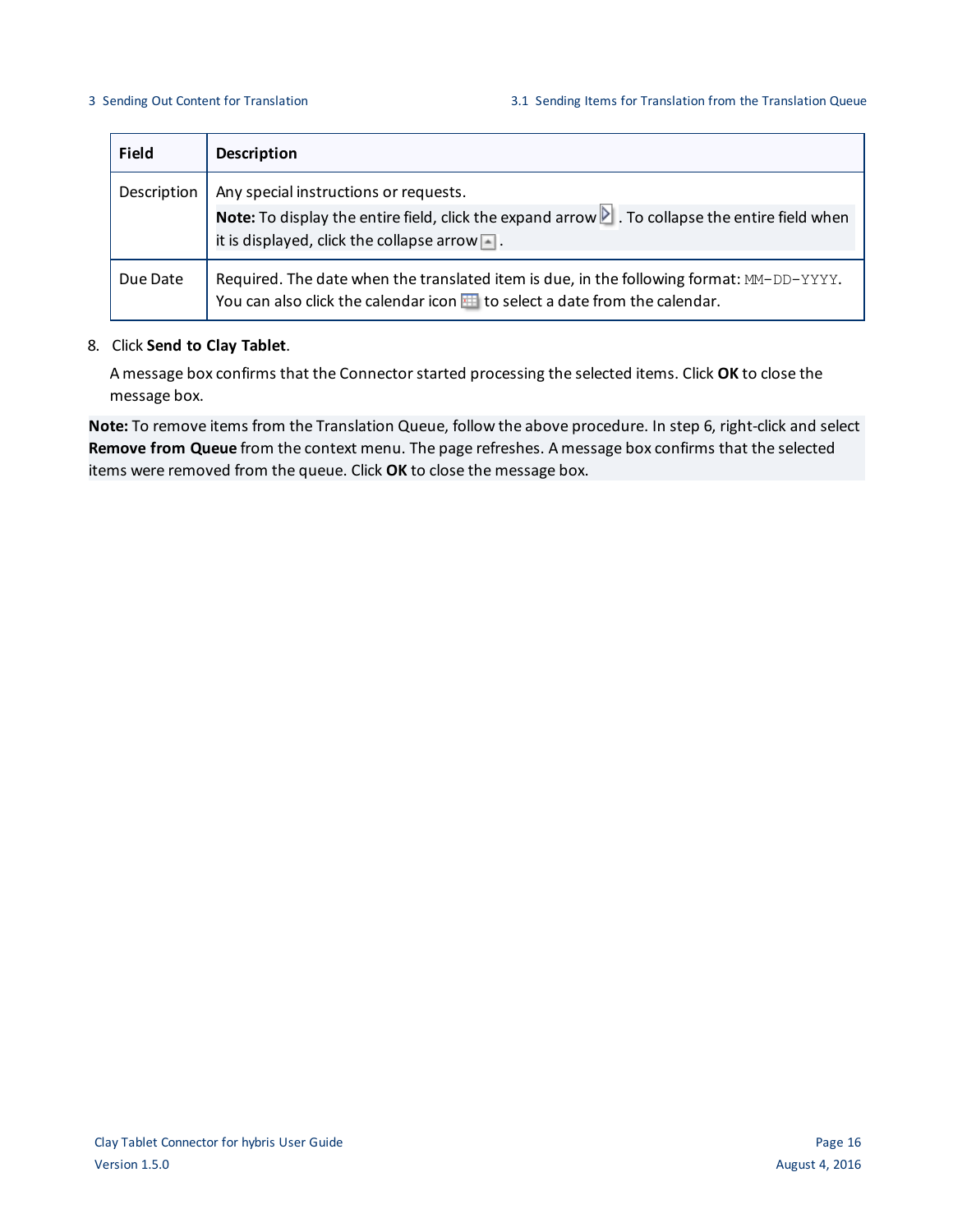## <span id="page-16-0"></span>**4 Monitoring Translation Status**

After you send out a job for translation, you can monitor its progress in the Translation Status content area.

## **To monitor translation status:**

- 1. In the **Explorer Tree**, expand the **Clay Tablet Connector** folder.
- 2. Click **Translation Status**.

By default, the **Results** area displays all the jobs that have been sent out for translation. By default, the items are sorted alphabetically by job name. This area displays the following information about each item:

- $\equiv$  job name
- $\equiv$  translation status. For a list and description of translation statuses, see ["Translation](#page-18-0) Statuses" on page 19.
- **u** due date, in the following format: MM-DD-YYYY
- $\equiv$  LSP (translation providers)

The page footer displays the total number of items, and the total number of items displayed on this subpage. If there are more than 50 items, they are displayed in multiple sub-pages. For detailed information about navigating among sub-pages, refer to "Result Area" in the *hMC - End User Guide*, which is available here: <https://wiki.hybris.com/display/release5/hMC+-+End+User+Guide#hMC-EndUserGuide-ResultArea>.

- 3. Optional. In the **Search** area, search for the jobs and business objects whose translation status you want to view. You can search the by following criteria:
	- $\equiv$  job name
	- **due date, in the following format: MM-DD-YYYY**
	- $\equiv$  translation status: For a list and description of translation statuses, see [page](#page-18-0) 19.
	- $\equiv$  LSP (translation providers)

For detailed information about searching, refer to "Search Area" in the *hMC - End User Guide*, which is available here: [https://wiki.hybris.com/display/release5/hMC+-+End+User+Guide#hMC-EndUserGuide-](https://wiki.hybris.com/display/release5/hMC+-+End+User+Guide#hMC-EndUserGuide-SearchArea)[SearchArea.](https://wiki.hybris.com/display/release5/hMC+-+End+User+Guide#hMC-EndUserGuide-SearchArea)

Click **Search**.

4. To view detailed information about the items in the job, in the **Results** area, either double-click a job, or click the folder icon  $\mathbb{E}$ .

The **Translation Job Details** area displays additional information about the job in two tabs.

The **Job Details** tab of this area includes the following read-only information:

| <b>の Reload</b>    |                                      |                           |                             |  |
|--------------------|--------------------------------------|---------------------------|-----------------------------|--|
| <b>Job Details</b> | <b>File Details</b>                  |                           |                             |  |
| Job ID:            | 8a6357e7-565c-4303-9251-2b5c1dfdbb0d | Job Name:                 | Test 7                      |  |
| Description:       |                                      | Status:                   | <b>Translation received</b> |  |
| PO Number:         |                                      | Due Date<br>(MM/DD/YYYY): | 08/30/2015                  |  |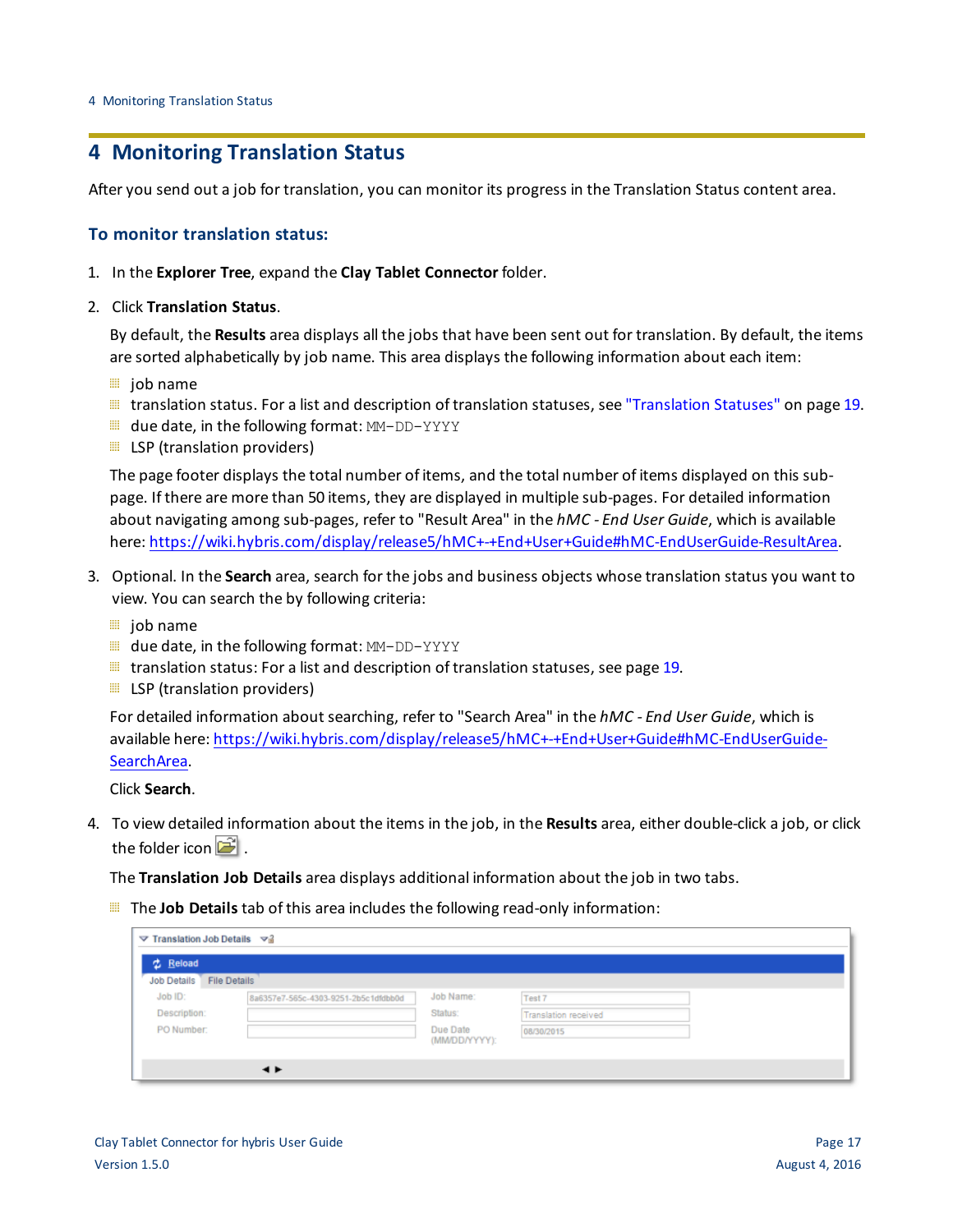#### 4 Monitoring Translation Status

| <b>Field</b>  | <b>Description</b>                                                                                                |
|---------------|-------------------------------------------------------------------------------------------------------------------|
| Job ID        | The Connector's unique identifier for the job.                                                                    |
| Description   | Any special instructions or requests for the translation provider.                                                |
| PO Number     | The purchase order reference number for this translation job.                                                     |
| Job Name      | Your name for this translation job.                                                                               |
| <b>Status</b> | The translation status. For a list and description of translation statuses, see page 19.                          |
| Due Date      | The expected end date. This is the date when the translated asset is due, in the following<br>format: MM-DD-YYYY. |

The **File Details** tab of this area includes the following information about each item in the job:

| $\triangledown$ Translation Job Details $\triangledown$ <sup>2</sup> |                              |                 |                        |                             |                     |                |  |
|----------------------------------------------------------------------|------------------------------|-----------------|------------------------|-----------------------------|---------------------|----------------|--|
| 之 Reload                                                             |                              |                 |                        |                             |                     |                |  |
| <b>File Details</b><br><b>Job Details</b>                            |                              |                 |                        |                             |                     |                |  |
|                                                                      |                              |                 |                        |                             |                     | $50 - 7$       |  |
| Asset ID $\overline{\phantom{a}}$                                    | <b>Asset Name</b>            | Source Language | <b>Target Language</b> | <b>Translation Status</b>   | <b>Last Updated</b> |                |  |
| b4bf934f-c757-4f45-af01-<br>4683d08fada7                             | Eclipse Tee SS_8796208070657 | en              | fr                     | <b>Translation received</b> | 08/05/2015 10:05:21 |                |  |
|                                                                      |                              |                 |                        |                             |                     |                |  |
|                                                                      |                              |                 |                        |                             |                     |                |  |
| $1 - 1$ of 1                                                         |                              |                 |                        |                             |                     | $M \leq 1$ $M$ |  |

| Column                       | <b>Description</b>                                                                                                                                                    |
|------------------------------|-----------------------------------------------------------------------------------------------------------------------------------------------------------------------|
| Asset ID                     | The Connector's unique identifier for the item sent for translation, which includes<br>information about the item, the target language, and the source language.      |
| Asset Name                   | This is a concatenation of:<br>the name of the hybris business object<br>the primary key, which is the unique identifier of a hybris business object<br>the type code |
| Source<br>Language           | The source language of the item.                                                                                                                                      |
| Target<br>Language           | The target language of the item.                                                                                                                                      |
| Translation<br><b>Status</b> | The translation status. For a list and description of translation statuses, see page 19.                                                                              |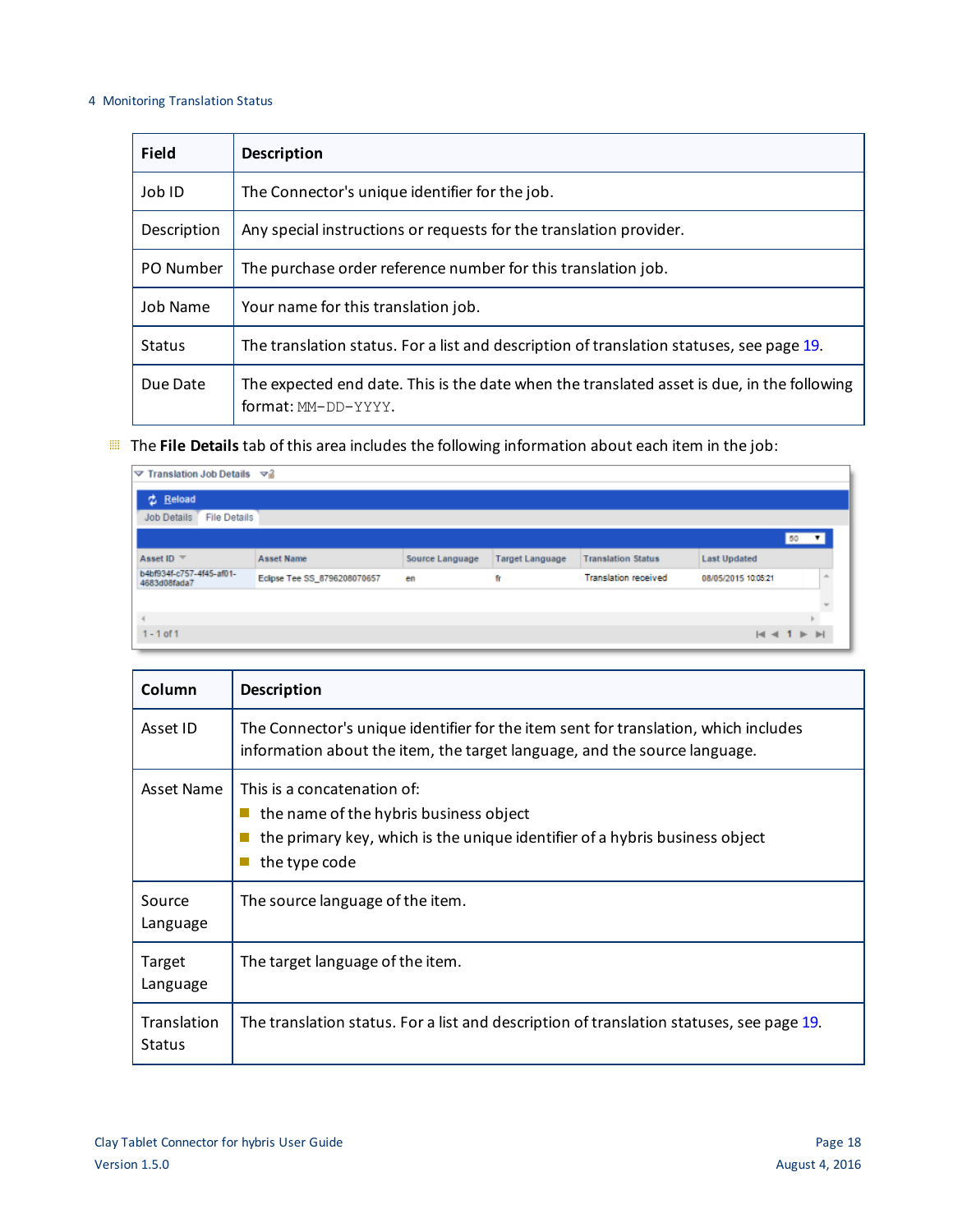| <b>Column</b> | <b>Description</b>                                                                    |
|---------------|---------------------------------------------------------------------------------------|
| Last          | The time and date when the status was last updated, in the following format: YYYY-MM- |
| Updated       | DD hh:mm:ss.                                                                          |

## <span id="page-18-0"></span>**4.1 Translation Statuses**

After you send out localized attributes of hybris business objects for translation, they are referred to as *content items*. The Connector sends out one or more content items for translation as a single *translation job*. Both content items and translation jobs can have the following translation statuses:

| <b>Translation Status</b>           | <b>Description</b>                                                                                                                 |
|-------------------------------------|------------------------------------------------------------------------------------------------------------------------------------|
| Created                             | The Connector created the job for sending out the item to the translation provider.                                                |
| Ready to send                       | The Connector is preparing to send out the item to the translation provider.                                                       |
| Sending                             | The Connector is sending out the item to the Clay Tablet Platform for delivery to the<br>translation provider.                     |
| Sent to CT Platform                 | The Connector sent the item to the translation provider for delivery to the<br>translation provider.                               |
| Sent to translation<br>provider     | The Clay Tablet Platform sent the item to the translation provider.                                                                |
| In translation                      | The translation provider has received the item for translation and has not yet<br>returned the translated item.                    |
| <b>Translation received</b>         | The Connector has received the translated item back from the translation provider<br>and imported it into hybris.                  |
| Completed (nothing<br>to translate) | The content was not sent for translation because it has already been translated. It<br>has not been updated since its translation. |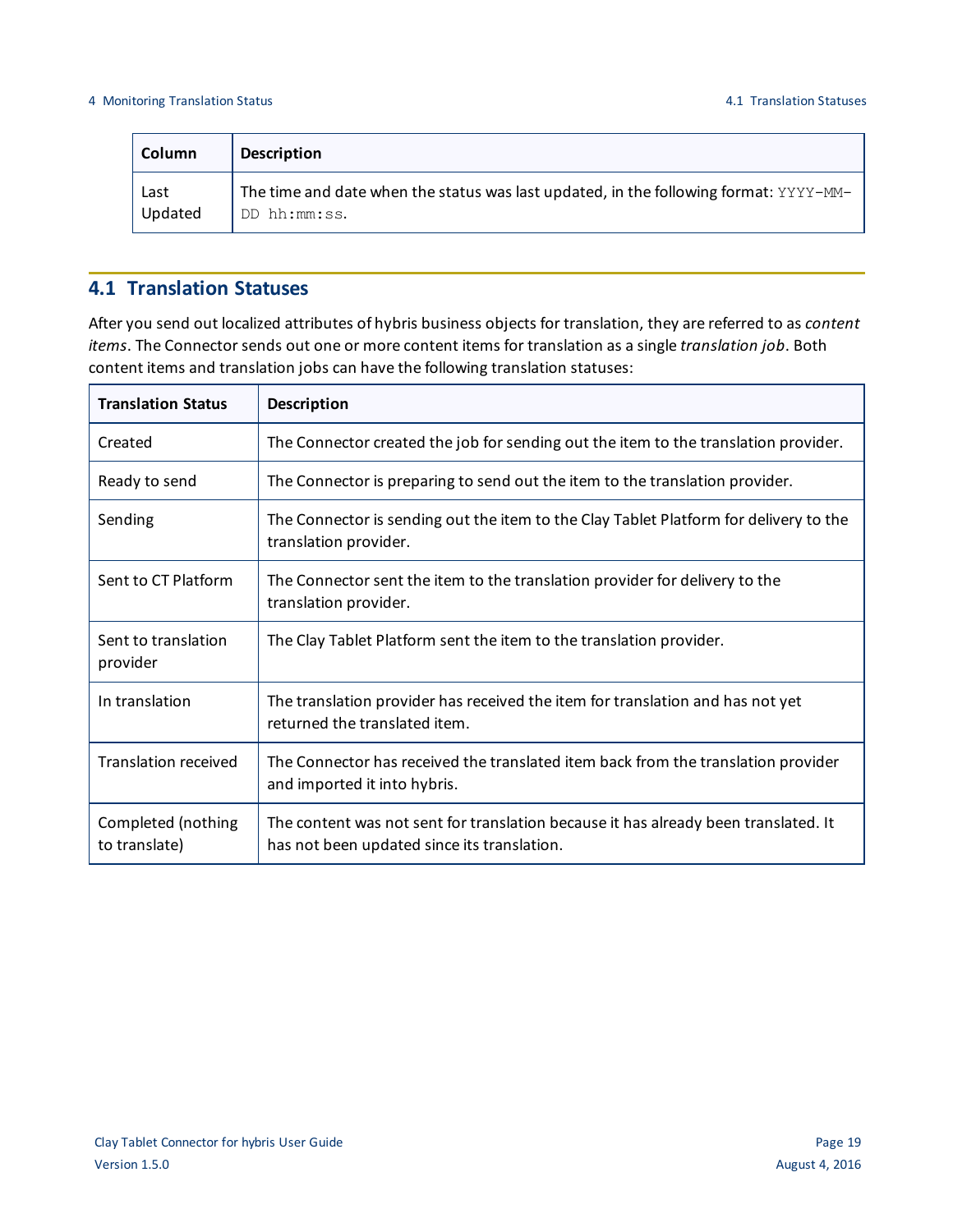## <span id="page-19-0"></span>**5 Viewing Translated Content**

You view a translated content item in the regular hybris interface. You can also search for translated items that returned from translation on a certain date or between certain dates.

## **To view translated content items:**

- 1. In the **Explorer Tree**, expand and navigate to the type of hybris business object whose localized attributes you sent out for translation. If necessary, you can search for the object.
- 2. Optional. To search for translated items that returned from translation on a certain date or between certain dates:
	- a. in the **Search** area, in the **Attribute** dropdown list, select Time modified.

The **Time modified** attribute is displayed.

| Time modified |  |  |
|---------------|--|--|
|               |  |  |

b. Select a comparator, such as is equal, and enter the date in one or both date fields, in the following format: MM-DD-YYYY. You can also click the calendar icon **III** to select a date from the calendar.

**Note:** If there are content items that were manually modified during the specified date or date range, they are also displayed in the search results.

For detailed information about searching, refer to "Search Area" in the *hMC - End User Guide*, which is available here: [https://wiki.hybris.com/display/release5/hMC+-+End+User+Guide#hMC-EndUserGuide-](https://wiki.hybris.com/display/release5/hMC+-+End+User+Guide#hMC-EndUserGuide-SearchArea)[SearchArea.](https://wiki.hybris.com/display/release5/hMC+-+End+User+Guide#hMC-EndUserGuide-SearchArea)

- 3. Double-click an object to open it.
- 4. In the **Properties** tab (the first tab), click the flags icon **be locally** beside a localized attribute.

| <b>Variants Attributes</b> |              |  |  |
|----------------------------|--------------|--|--|
| Style:                     | t red<br>. . |  |  |

The localized attribute expands, displaying a field for each supported target language.

The translated content is displayed in the appropriate language field.